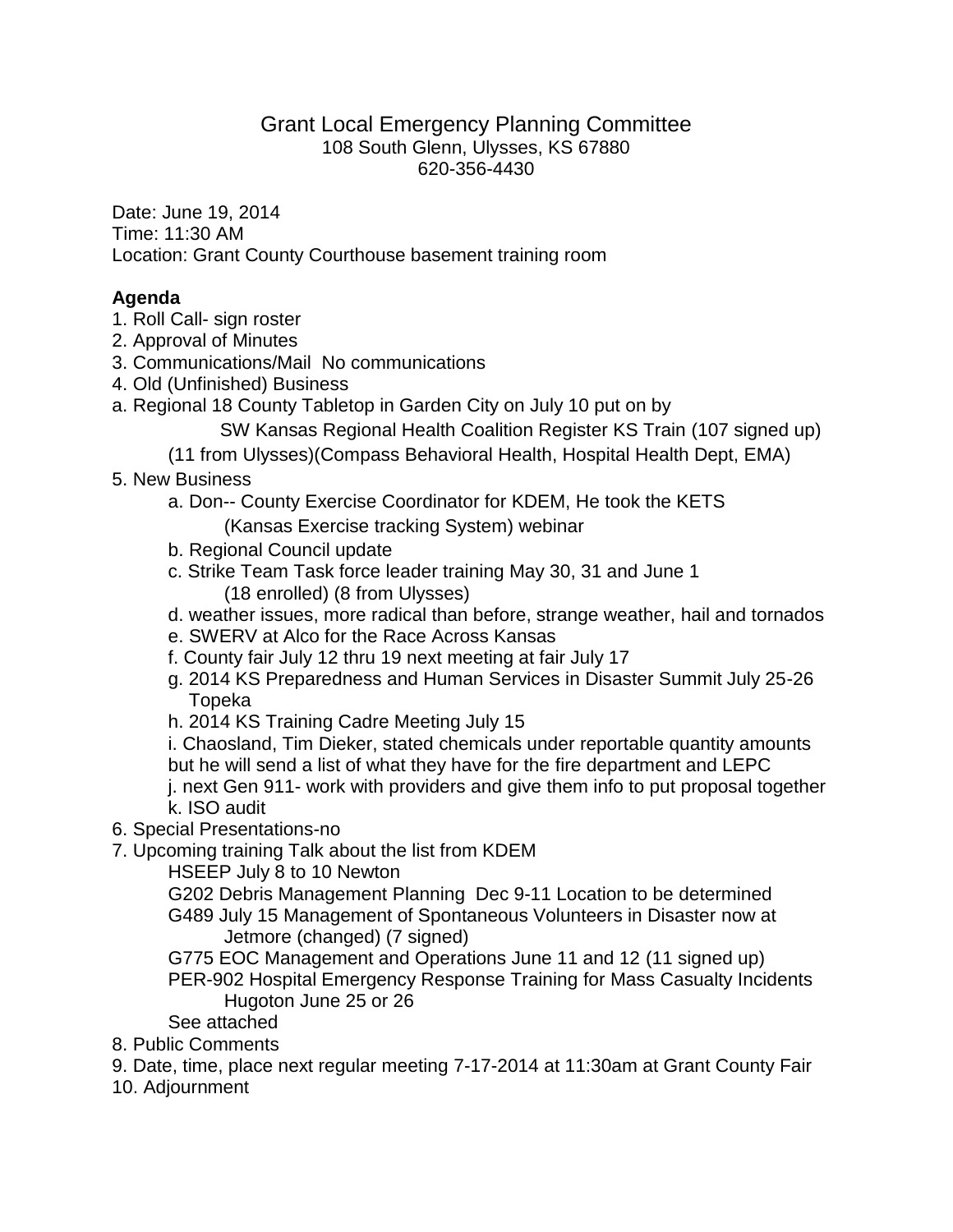| <b>Click Registration Link for Course</b><br><b>Description &amp; Prerequisite Details</b>                                                                                                      | <b>Click Date for</b><br><b>Enrollment List</b> | <b>Click City for</b><br><b>Flyer</b> |
|-------------------------------------------------------------------------------------------------------------------------------------------------------------------------------------------------|-------------------------------------------------|---------------------------------------|
| 2014 Kansas Preparedness and Human Services in<br><b>Disaster Summit Register on KS-TRAIN</b>                                                                                                   | July 25-26, 2014                                | <b>Topeka</b>                         |
| <b>2014 Kansas Training Cadre Meeting</b><br>Tentative Dates (more details to come)                                                                                                             | July 15-16, 2014                                | Topeka                                |
|                                                                                                                                                                                                 | July 15-17, 2014                                | Kingman                               |
| <b>Emergency Operations Plan (EOP) Workshop Register</b><br>on KS-TRAIN                                                                                                                         | September 23-25, 2014<br><b>NEW</b>             | Erie                                  |
|                                                                                                                                                                                                 | Sept. 30 - Oct. 1, 2014<br><b>NEW</b>           | <b>Hays</b>                           |
|                                                                                                                                                                                                 | October 14-16, 2014<br><b>NEW</b>               | <b>Topeka</b>                         |
| <b>COOP-TTX - Kansas Continuity of Operations</b><br><b>Planning Beginners Tabletop Exercise Register on KS-</b><br><b>TRAIN</b>                                                                | <b>July 17, 2014</b>                            | <u>Topeka</u>                         |
| <b>Homeland Security Exercise &amp; Evaluation</b>                                                                                                                                              | July 8-9, 2014                                  | Newton                                |
| <b>Program (HSEEP) Training Course Register</b><br>on KS-TRAIN (* Location to be confirmed)                                                                                                     | December 9-10,<br>2014 NEW                      | Location TBD *                        |
| <b>Immediate Action Teams (IMT) Rapid Law</b><br><b>Enforcement Tactical Response to Violence and</b><br><b>Terrorism in the School Setting (Active Shooter)</b><br><b>Register on KS-TRAIN</b> | September 22-26, 2014 Crisis City<br><b>NEW</b> |                                       |
| <b>Inland Search and Rescue Planning Course Register on</b><br><b>KS-TRAIN</b>                                                                                                                  | October 20-24, 2014                             | <b>Crisis City</b>                    |
| <b>Intruderology Train-the-Trainer Register on KS-TRAIN</b><br>(must be pre-approved to register)                                                                                               | June 16, 2014                                   | <b>Topeka</b>                         |
| <b>KansasPlanner.com for ESF-14 Long-Term</b><br><b>Community Recovery Training Webinar Register on</b><br><b>KS-TRAIN</b>                                                                      | July 8, 2014                                    | Webinar                               |
| <b>KansasPlanner.com for ESF-15 External Affairs</b><br><b>Training Webinar Register on KS-TRAIN</b>                                                                                            | August 12, 2014 <b>NEW</b> Webinar              |                                       |
| <b>Railroad Emergency Response and Hazarous Materials July 25, 2014 NEW</b>                                                                                                                     |                                                 | Emporia                               |
| <b>Awareness Training Register on KS-TRAIN</b>                                                                                                                                                  | July 26, 2014 <b>NEW</b>                        | <b>Cottonwood Falls</b>               |
| <b>Southwest Kansas Regional Healthcare Coalition</b><br><b>Tabletop Exercise Register on KS-TRAIN</b>                                                                                          | July 10, 2014                                   | <b>Garden City</b>                    |
| <b>Strike Team/Task Force Leader Course Register on KS-September 5-7, 2014</b><br><b>TRAIN</b>                                                                                                  | <b>NEW</b>                                      | Manhattan                             |
| Vigilant Guard SEOC After Action Meeting Register on September 25, 2014<br><b>KS-TRAIN</b> (registrations subject to approval)                                                                  | <b>NEW</b>                                      | <b>Topeka</b>                         |
| Vigilant Guard SEOC Tabletop Exericse Register on<br><b>KS-TRAIN</b> (registrations subject to approval)                                                                                        | July 14, 2014                                   | <b>Topeka</b>                         |
| Vigilant Guard 2014 Full-Scale Exercise Register on<br><b>KS-TRAIN</b> (registrations subject to approval)                                                                                      | <u> July 31 - August 7,</u><br>2014 NEW         | <b>Various Locations</b>              |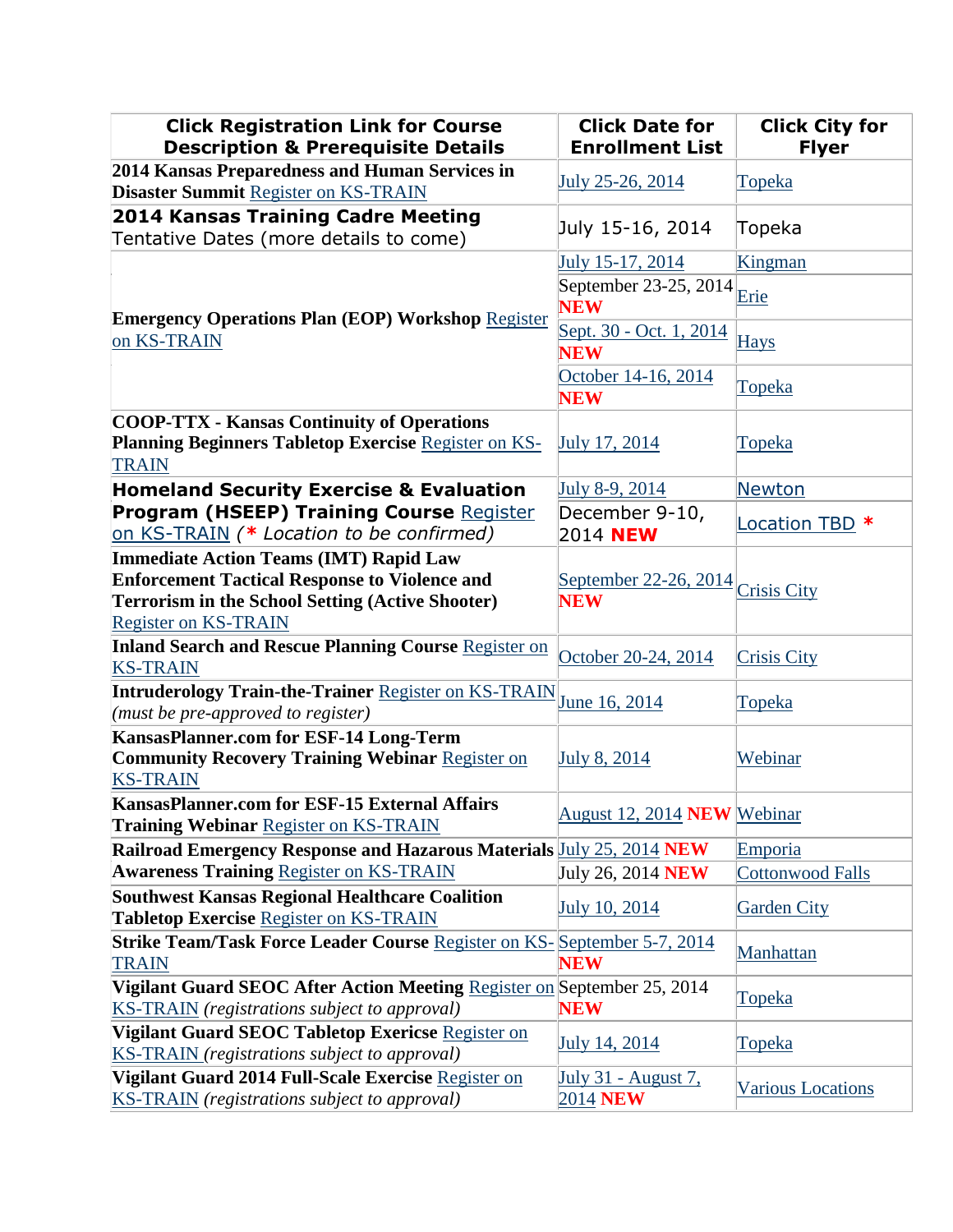| <b>G191 Incident Command System (ICS)/ Emergency</b><br><b>Operations Center (EOC) Interface Course Register on</b><br><b>KS-TRAIN</b> | June 19, 2014                       | Manhattan          |
|----------------------------------------------------------------------------------------------------------------------------------------|-------------------------------------|--------------------|
| G202 - Debris Management Planning Course for State,<br>Tribal, and Local Officials Register on KS-TRAIN                                | June 17-19, 2014                    | Salina             |
| G270.4 - Recovery from Disaster: the Local<br>Government Role Reigster on KS-TRAIN (*<br>Location to be confirmed)                     | September 17-18,<br>2014 <b>NEW</b> | NW Region *        |
|                                                                                                                                        | December 16-17,<br>2014 NEW         | NW Region *        |
|                                                                                                                                        | August 12-13, 2014                  | Wichita            |
| G290 - Basic Public Information Officer<br><b>Course Register on KS-TRAIN</b>                                                          | September 8-9, 2014<br><b>NEW</b>   | Frontenac          |
| G291 - Joint Information System/Center<br>Planning Course for Tribal, State, and Local<br>PIOs Register on KS-TRAIN                    | August 14, 2014                     | Wichita            |
|                                                                                                                                        | June 17 & 19,<br>2014               | Topeka Fire        |
|                                                                                                                                        | June 25-26, 2014                    | <b>Hays</b>        |
|                                                                                                                                        | July 1-2, 2014                      | <b>Salina</b>      |
| G300 - Intermediate Incident Command                                                                                                   | July 8-9, 2014 <b>NEW</b>           | Larned             |
| <b>System</b> Register on KS-TRAIN (prerequisites:                                                                                     | July 12-13, 2014                    | Marshall County *  |
| IS-100, IS-200, & IS-700) (* Location to be<br>confirmed)                                                                              | August 13-14,<br>2014               | Sedgwick County *  |
|                                                                                                                                        | September 16 &<br>18, 2014          | <b>Topeka Fire</b> |
|                                                                                                                                        | October 15-16,<br>2014 <b>NEW</b>   | Geary County *     |
| G386 - Mass Fatalities Incident Response<br>Course Register on KS-TRAIN (* Location to be<br>confirmed)                                | October 28-29,<br>2014              | KC Region *        |
| G400 - Advanced Incident Command<br><b>System</b> Register on KS-TRAIN (preprequisite:<br>G300) (* Location to be confirmed)           | June 24 & 26,                       | Topeka Fire        |
|                                                                                                                                        | 2014                                |                    |
|                                                                                                                                        | July 23-24, 2014                    | <b>Salina</b>      |
|                                                                                                                                        | August 16-17,<br>2014               | Marshall County *  |
|                                                                                                                                        | August 25-26, 2014                  | <b>Hays</b>        |
|                                                                                                                                        | September 23-24, 2014 McPherson     |                    |
|                                                                                                                                        | September 24-25,<br>2014            | Sedgwick County *  |
|                                                                                                                                        | October 6 & 8,<br>2014              | Topeka Fire        |
|                                                                                                                                        | November 18-19,<br>2014 <b>NEW</b>  | Topeka Fire        |